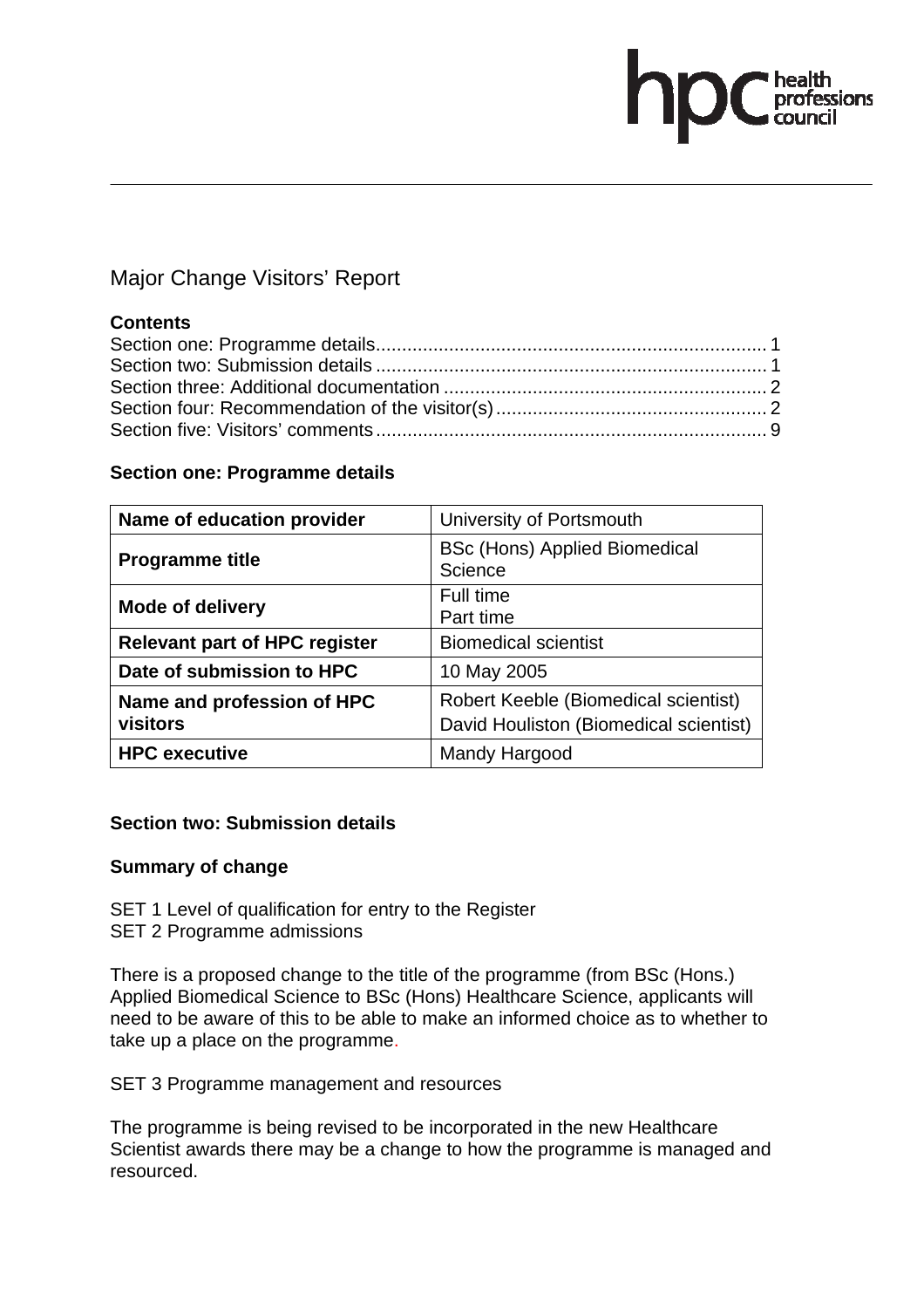# SET 4 Curriculum

Proposed changes include changes to the credit values of the courses taught on the programme

SET 5 Practice placements

There is an increase in the number of required practice placement days for the programme.

### SET 6 Assessment

Proposed changes include changes to the credit values of the courses taught on the programme and assessment for the courses.

The following documents were provided as part of the submission:

- Change notification form
- Context pack
- Major change SETs mapping document (completed by education provider)
- Programme document

# **Section three: Additional documentation**

- $\boxtimes$  The visitors agreed that no further documentation was required in order to make a recommendation.
- $\Box$  The visitors agreed that additional documentation was required in order to make a recommendation. The SETs for which additional documentation was requested is listed below with reasons for the request.

# **Section four: Recommendation of the visitor(s)**

To recommend a programme for ongoing approval, the visitors must be assured that the programme meets all of the standards of education and training (SETs) and that those who complete the programme have demonstrated an ability to meet our standards of proficiency (SOPs) for their part of the Register.

The visitors agreed to recommend to the Education and Training Committee that:

- $\Box$  There is sufficient evidence to show the programme continues to meet the standards of education and training and that those who complete the programme will continue to demonstrate an ability to meet the standards of proficiency.
- $\boxtimes$  There is insufficient evidence to determine if or how the programme continues to meet the standards of education and training listed. Therefore, a visit is recommended to gather more evidence and if required place conditions on ongoing approval of the programme.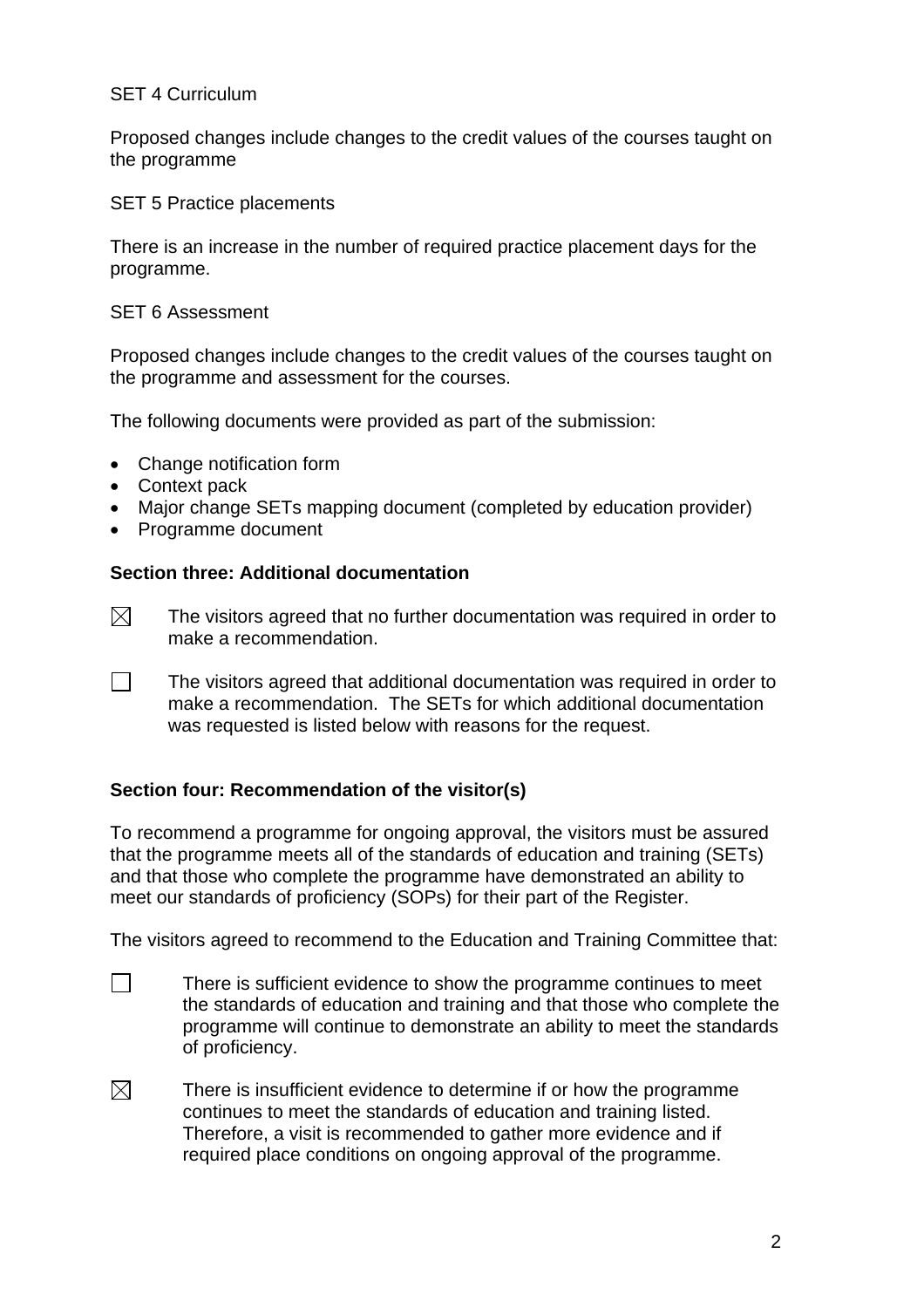# **2.1 The admissions procedures must give both the applicant and the education provider the information they require to make an informed choice about whether to take up or make an offer of a place on a programme.**

**Reason:** As there are likely to be students applying to this programme from the Healthcare Science degree, visitors will need to be assured that the entry criteria for the Applied Biomedical Science is clear. On the basis of the variance in titles between the BSc (Hons) Applied Biomedical Science and the BSc (Hons) Health Care Scientist to assess the programme and the ability of students to be eligible to apply to the HPC register on graduation.

There have been extensive changes to the BSc (Hons) Applied Biomedical Science and it is now proposed to combine this with other degree courses by incorporation within and replacement by them. This is a radical change to the programme and there is a huge amount of new information. Therefore it will be easier if this evidence was expedited by face to face questions and answers with the University, the programme team, students and practice placement educators.

# **3.1 The programme must have a secure place in the education provider's business plan**

**Reason:** The Healthcare Science degree is a new degree that is now to incorporate the BSc (Hons) Applied Biomedical Science degree.

The University state that this Healthcare Science degree is to replace the existing BSc (Hons) Applied Biomedical Science course. As such the two are linked and it is not clear what effect these changes will have on the availability of resources and how these will be used to deliver an effective BSc (Hons) Applied Biomedical Science course programme.

Therefore the visitors considered that a visit was the most appropriate way to gather evidence to determine whether the BSc (Hons) Applied Biomedical Science programme is secure within the education providers business plan.

There have been extensive changes to the BSc (Hons) Applied Biomedical Science and it is now proposed to combine this with other degree courses by incorporation within and replacement by them. This is a radical change to the programme and there is a huge amount of new information. Therefore it will be easier if this evidence was expedited by face to face questions and answers with the University, the programme team, students and practice placement educators.

# **3.2. The programme must be effectively managed**

**Reason:** The new BSc (Hons) Applied Biomedical Science has been extensively changed with a greater emphasis on placement study in each year. This will place a major responsibility on the Placement providers in terms of number of their staff required and how many extra hours of training time they will have to provide but there seems to have been only one meeting to date between the employers and the Education Provider to discuss this major development.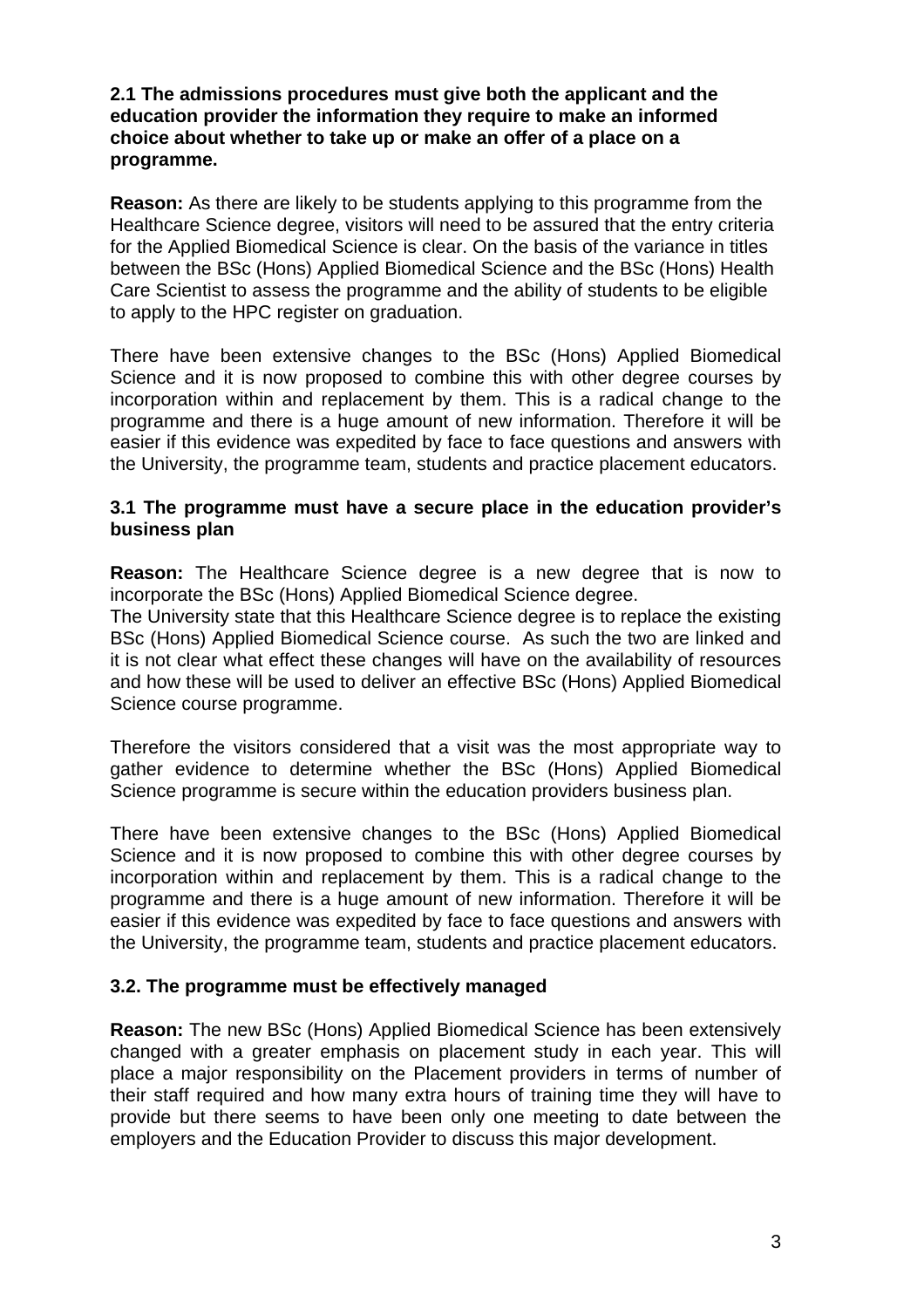Therefore the visitors considered that a visit was the most appropriate way to gather evidence to determine whether the BSc (Hons) Applied Biomedical Science programme is managed effectively.

There have been extensive changes to the BSc (Hons) Applied Biomedical Science and it is now proposed to combine this with other degree courses by incorporation within and replacement by them. This is a radical change to the programme and there is a huge amount of new information. Therefore it will be easier if this evidence was expedited by face to face questions and answers with the University, the programme team, students and practice placement educators.

# **3.3 The programme must have regular monitoring and evaluation systems in place**

**Reason:** This is now a combination of several different courses into a single event with different educational levels ranging from a BSc to a BSc (Hons) Applied. This will require various levels of monitoring and evaluation to mirror the multiplicity of academic levels within the combined events and this currently not reflected in the documentation.

Therefore the visitors considered that a visit was the most appropriate way to gather evidence to determine whether the BSc (Hons) Applied Biomedical Science programme does have regular monitoring and evaluation systems proposed and how these are to be applied.

There have been extensive changes to the BSc (Hons) Applied Biomedical Science and it is now proposed to combine this with other degree courses by incorporation within and replacement by them. This is a radical change to the programme and there is a huge amount of new information. Therefore it will be easier if this evidence was expedited by face to face questions and answers with the University, the programme team, students and practice placement educators.

# **3.15 Throughout the course of the programme, the education provider must have identified where attendance is mandatory and must have associated monitoring mechanisms in place**

**Reason:** It is unclear from the documentation provided which parts of the new BSc (Hons) Healthcare Science course are mandatory for the new BSc (Hons) Applied Biomedical Science and what action will be taken if students fail to attend

Therefore the visitors considered that a visit was the most appropriate way to gather evidence to determine whether the BSc (Hons) Applied Biomedical Science programme does have the appropriate monitoring mechanisms in place to monitor failure to attend and how this will be communicated to both practice placement educators and students.

There have been extensive changes to the BSc (Hons) Applied Biomedical Science and it is now proposed to combine this with other degree courses by incorporation within and replacement by them. This is a radical change to the programme and there is a huge amount of new information. Therefore it will be easier if this evidence was expedited by face to face questions and answers with the University, the programme team, students and practice placement educators.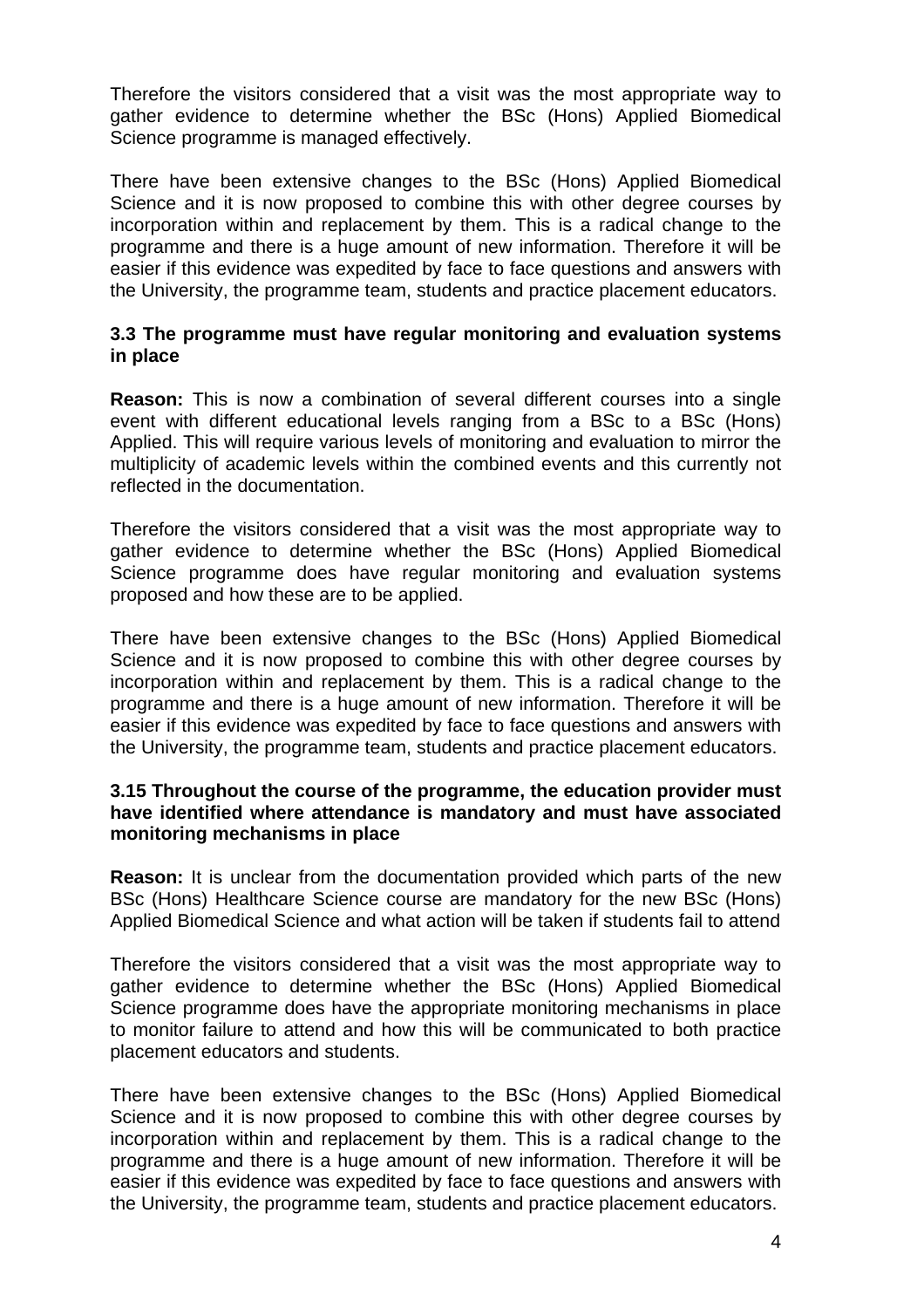# **4.1 The learning outcomes must ensure that those who successfully complete the programme meet the standards of proficiency for their part of the Register**

**Reason:** The HPC standard of proficiency (SOPs) statements for biomedical scientists are referenced in the HCS Practitioner Training Module, however, they are reinterpreted from the original in many cases, acknowledged by the education provider who state that this document "broadly" uses the SOP s of the HPC.

The documentation faces towards the Health Care Scientist (HCS) Practitioner programme and aspires to contain within it the requirements for the BSc (Hons) Applied Biomedical Science programme. Given that the current BSc (Hons) Applied Biomedical Science programme is already a three year programme there are concerns about the time available for the required BSc (Hons) Applied Biomedical Science content in this new form. It would also seem that the new BSc (Hons) Applied Biomedical Science is regarded as a subset of the Health Care Science Practitioner Programme rather than an award in its own right. Therefore it is not clear how the HPC Standards of Proficiency for Biomedical Scientists will be met.

Therefore the visitors considered that a visit was the most appropriate way to gather evidence to determine whether the BSc (Hons) Applied Biomedical Science programme will continue to produce successful graduates that meet the SOPs for the Biomedical Science part of the register.

There have been extensive changes to the BSc (Hons) Applied Biomedical Science and it is now proposed to combine this with other degree courses by incorporation within and replacement by them. This is a radical change to the programme and there is a huge amount of new information. Therefore it will be easier if this evidence was expedited by face to face questions and answers with the University, the programme team, students and practice placement educators.

# **5.2 The number, duration and range of practice placements must be appropriate to support the delivery of the programme and the achievement of the learning outcomes.**

**Reason:** There are a greater number of placement days required for the new BSc (Hons) Applied Biomedical Science than previously required. The placement providers have only agreed places for 2011 and 2012 yet placement is required for all three years of this course. This means students starting in 2011 have no guarantee that the programme will be able to support them through to graduation and therefore no guarantee that HPC Registration will be possible. There is no evidence that students on the BSc (Hons) Applied Biomedical Science are made aware of this situation.

Therefore the visitors considered that a visit was the most appropriate way to gather evidence to determine whether there are sufficient placements for the BSc (Hons) Applied Biomedical Science to meet this standard.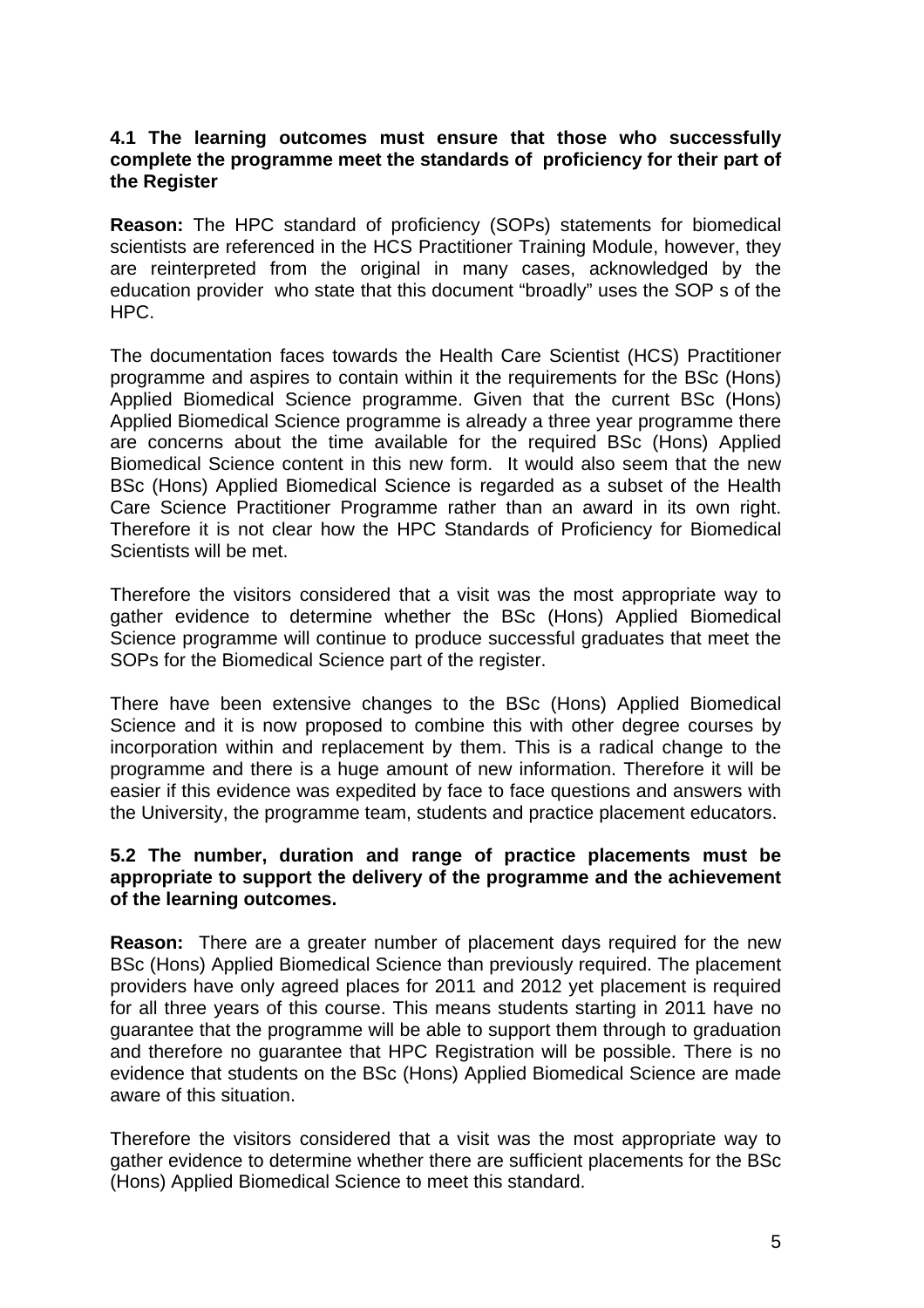There have been extensive changes to the BSc (Hons) Applied Biomedical Science and it is now proposed to combine this with other degree courses by incorporation within and replacement by them. This is a radical change to the programme and there is a huge amount of new information. Therefore it will be easier if this evidence was expedited by face to face questions and answers with the University, the programme team, students and practice placement educators.

# **5.8 Practice placement educators must undertake appropriate practice placement educator training.**

**Reason:** There is no evidence provided that the current practice placement Tutors and Educators have attended update training to meet the new assessment criteria for the new BSc (Hons) Applied Biomedical Science programme. There is also confusion in the documentation provided whether this training is mandatory or not

Therefore the visitors considered that a visit was the most appropriate way to gather evidence to determine whether the practice placement educators receive appropriate practice placement educator training.

There have been extensive changes to the BSc (Hons) Applied Biomedical Science and it is now proposed to combine this with other degree courses by incorporation within and replacement by them. This is a radical change to the programme and there is a huge amount of new information. Therefore it will be easier if this evidence was expedited by face to face questions and answers with the University, the programme team, students and practice placement educators.

# **5.10 There must be regular and effective collaboration between the education provider and the practice placement provider.**

**Reason:** The notes of the meeting with the Employers and the education providers refers to significant detail in Appendix 1 which is not included in the documentation provided. The information referred to has significant influence on the meeting and appears to provide a lot of detail about the development of the programme. As there is a greater emphasis on placements in the new BSc (Hons) Applied Biomedical Science programme it is important that the detail around practice placements can be viewed to identify how these changes may affect how the programme team collaborate with practice placement educators.

Therefore the visitors considered that a visit was the most appropriate way to gather evidence to determine whether there is regular and effective collaboration with the practice placement providers.

There have been extensive changes to the BSc (Hons) Applied Biomedical Science and it is now proposed to combine this with other degree courses by incorporation within and replacement by them. This is a radical change to the programme and there is a huge amount of new information. Therefore it will be easier if this evidence was expedited by face to face questions and answers with the University, the programme team, students and practice placement educators.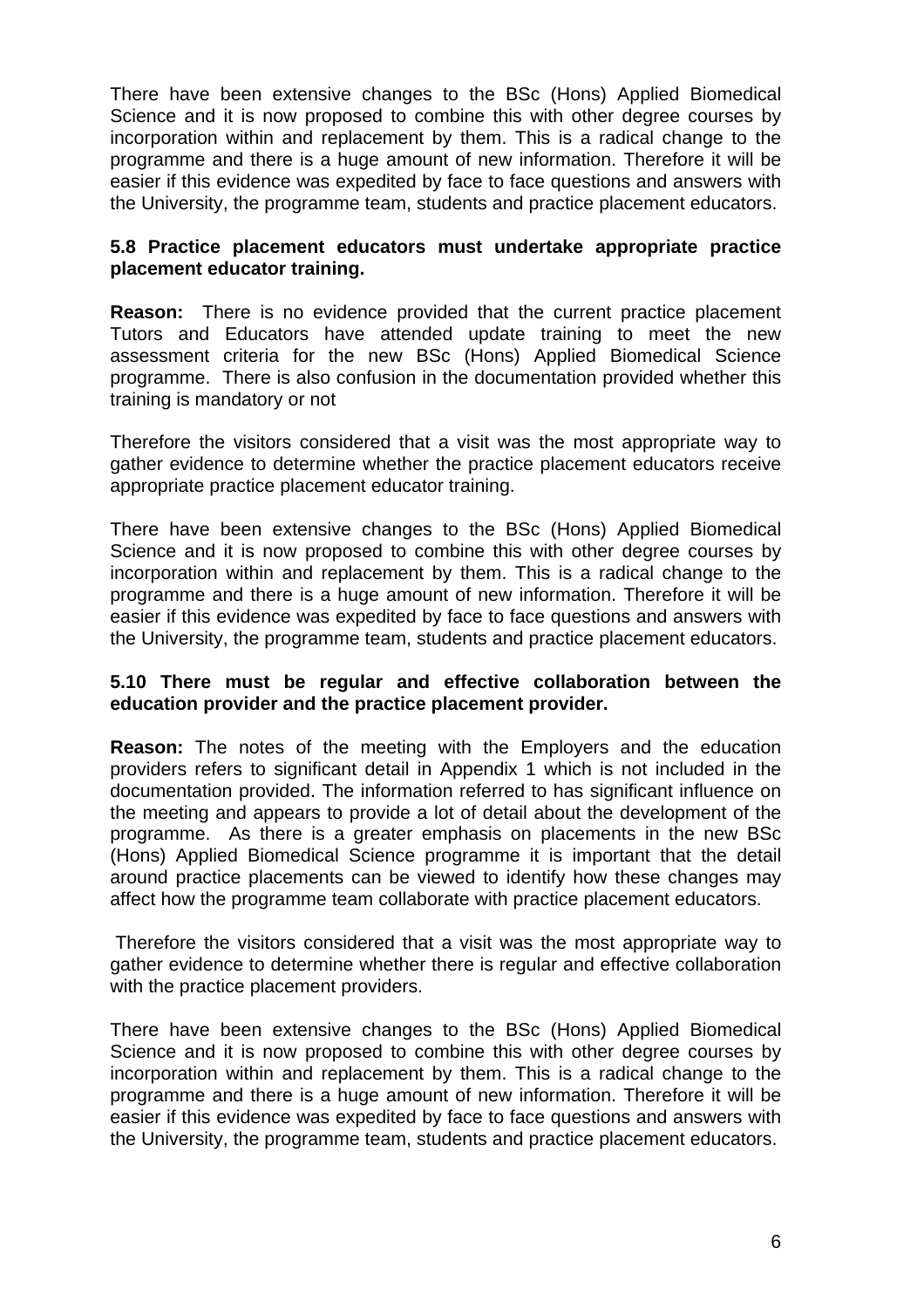**5.11 Students, practice placement providers and practice placement educators must be fully prepared for placement which will include information about and understanding of:** 

- **the learning outcomes to be achieved;**
- **the timings and the duration of any placement experience and associated records to be maintained;**
- **expectations of professional conduct;**
- **the assessment procedures including the implications of, and any action to be taken in the case of, failure to progress; and**
- **communication and lines of responsibility.**

**Reason:** The documentation is not clear on the criteria for failing a placement. Placements are a key part of the new BSc (Hons) Applied Biomedical Science programme and students and practice placement educators must be aware of the expectation expected of them.

Therefore the visitors considered that a visit was the most appropriate way to gather evidence to determine whether students and practice placement educators know what is expected of them.

There have been extensive changes to the BSc (Hons) Applied Biomedical Science and it is now proposed to combine this with other degree courses by incorporation within and replacement by them. This is a radical change to the programme and there is a huge amount of new information. Therefore it will be easier if this evidence was expedited by face to face questions and answers with the University, the programme team, students and practice placement educators.

**5.11 Students, practice placement providers and practice placement educators must be fully prepared for placement which will include information about and understanding of:** 

- **the learning outcomes to be achieved;**
- **the timings and the duration of any placement experience and associated records to be maintained;**
- **expectations of professional conduct;**
- **the assessment procedures including the implications of, and any action to be taken in the case of, failure to progress; and**
- **communication and lines of responsibility.**

**Reason:** This is a new degree to replace the current BSc (Hons) Applied Biomedical Science but will require completion of the IBMS Certification of Competence Portfolio or equivalent for HPC Registration as the existing programme did, this is not fully reflected in the documentation received.

Therefore the visitors considered that a visit was the most appropriate way to gather evidence to determine whether the BSc (Hons) Applied Biomedical Science programme is meeting the learning outcomes to be achieved on practice placement.

There have been extensive changes to the BSc (Hons) Applied Biomedical Science and it is now proposed to combine this with other degree courses by incorporation within and replacement by them. This is a radical change to the programme and there is a huge amount of new information. Therefore it will be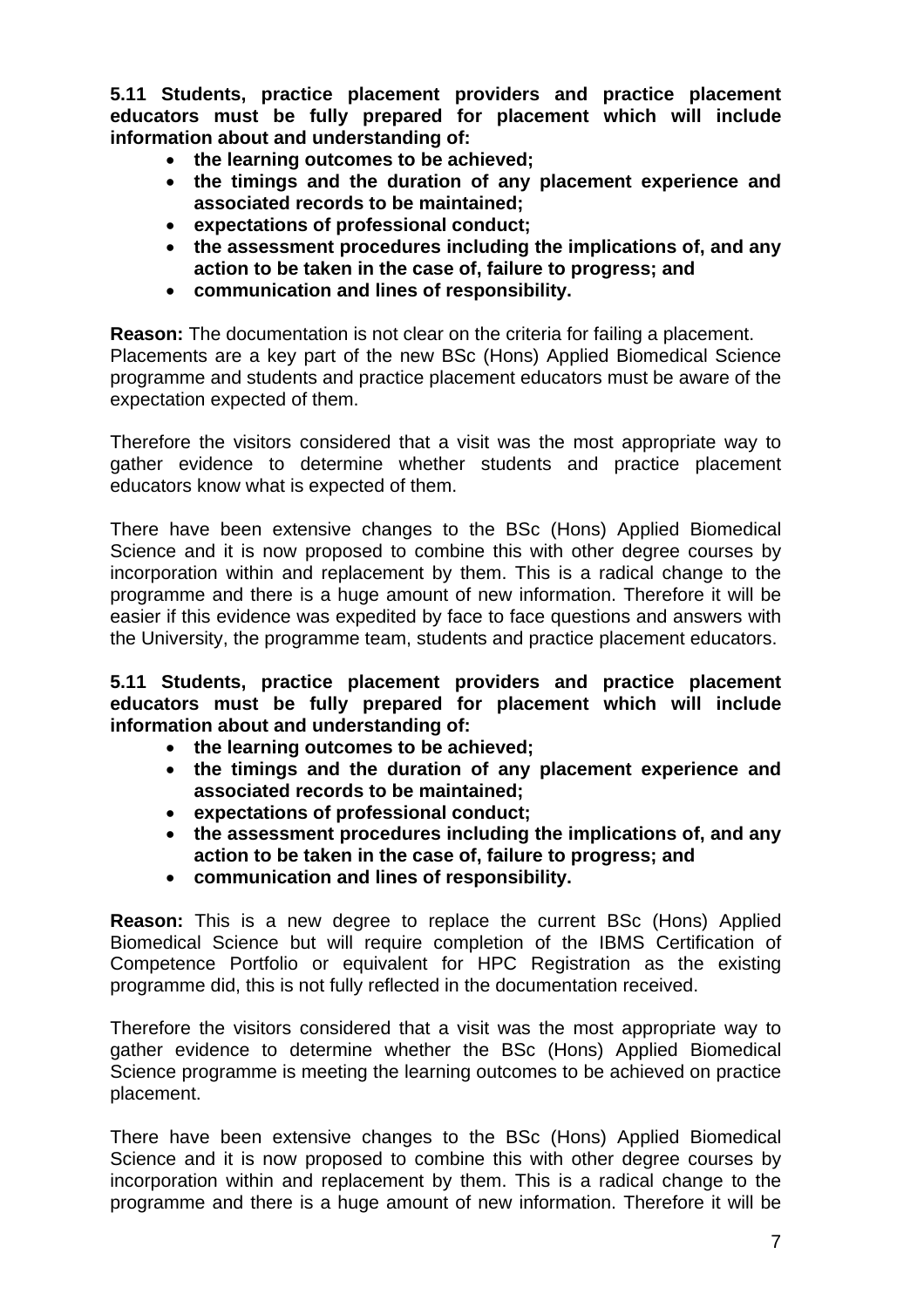easier if this evidence was expedited by face to face questions and answers with the University, the programme team, students and practice placement educators.

# **6.1 The assessment strategy and design must ensure that the student who successfully completes the programme has met the standards of proficiency for their part of the Register.**

**Reason:** The HPC standard of proficiency (SOPs) statements for biomedical scientists are referenced in the HCS Practitioner Training Module, however, they are reinterpreted from the original in many cases, acknowledged by the education provider who state that this document "broadly" uses the SOP s of the HPC.

The documentation faces towards the Health Care Scientist (HCS) Practitioner programme and aspires to contain within it the requirements for the BSc (Hons) Applied Biomedical Science programme. Given that the current BSc (Hons) Applied Biomedical Science programme is already a three year programme there are concerns about the time available for the required BSc (Hons) Applied Biomedical Science content in this new form. It would also seem that the new BSc (Hons) Applied Biomedical Science is regarded as a subset of the Health Care Science Practitioner Programme rather than an award in its own right. Therefore it is not clear how the HPC Standards of Proficiency for Biomedical Scientists will be met.

Therefore the visitors considered that a visit was the most appropriate way to gather evidence to determine whether the BSc (Hons) Applied Biomedical Science programme will continue to produce successful graduates that meet the SOPs for the Biomedical Science part of the register.

There have been extensive changes to the BSc (Hons) Applied Biomedical Science and it is now proposed to combine this with other degree courses by incorporation within and replacement by them. This is a radical change to the programme and there is a huge amount of new information. Therefore it will be easier if this evidence was expedited by face to face questions and answers with the University, the programme team, students and practice placement educators.

### **6.8 Assessment regulations, or other relevant policies, must clearly specify requirements for approved programmes being the only programmes which contain any reference to an HPC protected title or part of the Register in their named award.**

**Reason:** The documentation must make it clear which programme leads to registration with HPC it is not clear how this is done in the new documentation.

Therefore the visitors considered that a visit was the most appropriate way to gather evidence to determine whether the BSc (Hons) Applied Biomedical Science programme is the only award that leads to eligibility to apply for registration with the HPC.

There have been extensive changes to the BSc (Hons) Applied Biomedical Science and it is now proposed to combine this with other degree courses by